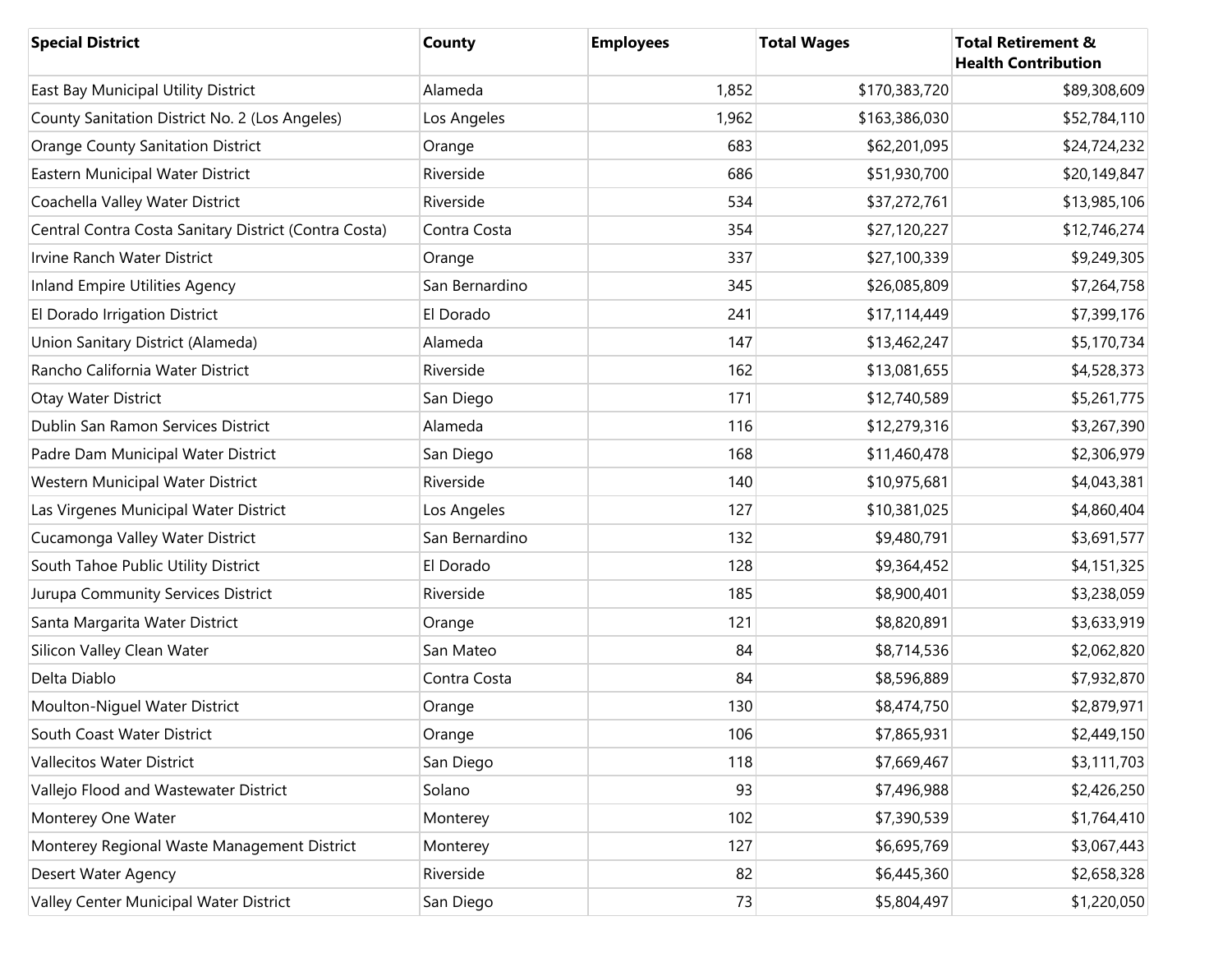| Fairfield-Suisun Sewer District                                                   | Solano         | 75 | \$5,620,737 | \$2,643,619 |
|-----------------------------------------------------------------------------------|----------------|----|-------------|-------------|
| Encina Wastewater Authority                                                       | San Diego      | 91 | \$5,565,567 | \$2,584,308 |
| Lake Hemet Municipal Water District                                               | Riverside      | 73 | \$5,450,719 | \$869,177   |
| Yorba Linda Water District                                                        | Orange         | 86 | \$5,314,744 | \$1,662,269 |
| <b>Calaveras County Water District</b>                                            | Calaveras      | 75 | \$5,081,467 | \$2,100,169 |
| <b>Tuolumne Utilities District</b>                                                | Tuolumne       | 96 | \$5,078,391 | \$2,336,644 |
| East Valley Water District                                                        | San Bernardino | 77 | \$4,828,375 | \$1,672,317 |
| West County Wastewater District (Contra Costa)                                    | Contra Costa   | 61 | \$4,737,136 | \$3,581,330 |
| Tahoe-Truckee Sanitation Agency                                                   | Placer         | 68 | \$4,661,226 | \$2,436,293 |
| Rainbow Municipal Water District                                                  | San Diego      | 65 | \$4,608,495 | \$1,520,411 |
| Ventura Region Sanitation District                                                | Ventura        | 85 | \$4,607,194 | \$466,418   |
| Big Bear City Community Services District                                         | San Bernardino | 94 | \$4,555,992 | \$1,838,274 |
| <b>El Toro Water District</b>                                                     | Orange         | 60 | \$4,531,591 | \$1,389,452 |
| <b>Central Marin Sanitation Agency</b>                                            | Marin          | 51 | \$4,499,273 | \$1,754,586 |
| Napa Sanitation District                                                          | Napa           | 57 | \$4,458,570 | \$2,172,246 |
| Oro Loma Sanitary District (Alameda)                                              | Alameda        | 49 | \$4,282,930 | \$1,737,415 |
| North Marin Water District                                                        | Marin          | 67 | \$4,276,435 | \$1,314,858 |
| Yucaipa Valley Water District                                                     | San Bernardino | 67 | \$4,148,790 | \$1,570,215 |
| Alameda County Waste Management Authority and<br>Source Reduction Recycling Board | Alameda        | 88 | \$4,013,614 | \$1,464,022 |
| Lake Arrowhead Community Services District                                        | San Bernardino | 62 | \$3,835,126 | \$1,626,450 |
| Tahoe City Public Utility District                                                | Placer         | 98 | \$3,790,549 | \$1,220,008 |
| Ramona Municipal Water District                                                   | San Diego      | 58 | \$3,654,204 | \$1,708,935 |
| Mission Springs Water District                                                    | Riverside      | 50 | \$3,628,632 | \$1,825,403 |
| Ross Valley Sanitary District                                                     | Marin          | 43 | \$3,398,012 | \$637,585   |
| North Tahoe Public Utility District                                               | Placer         | 78 | \$3,150,506 | \$1,302,328 |
| Bear Valley Community Services District                                           | Kern           | 78 | \$3,127,111 | \$927,651   |
| Truckee Sanitary District (Nevada)                                                | Nevada         | 43 | \$3,113,291 | \$1,377,052 |
| Northstar Community Services District                                             | Placer         | 49 | \$2,964,796 | \$805,303   |
| West Valley Sanitation District of Santa Clara County<br>(Santa Clara)            | Santa Clara    | 39 | \$2,958,134 | \$939,648   |
| Victor Valley Wastewater Reclamation Authority                                    | San Bernardino | 41 | \$2,875,726 | \$886,223   |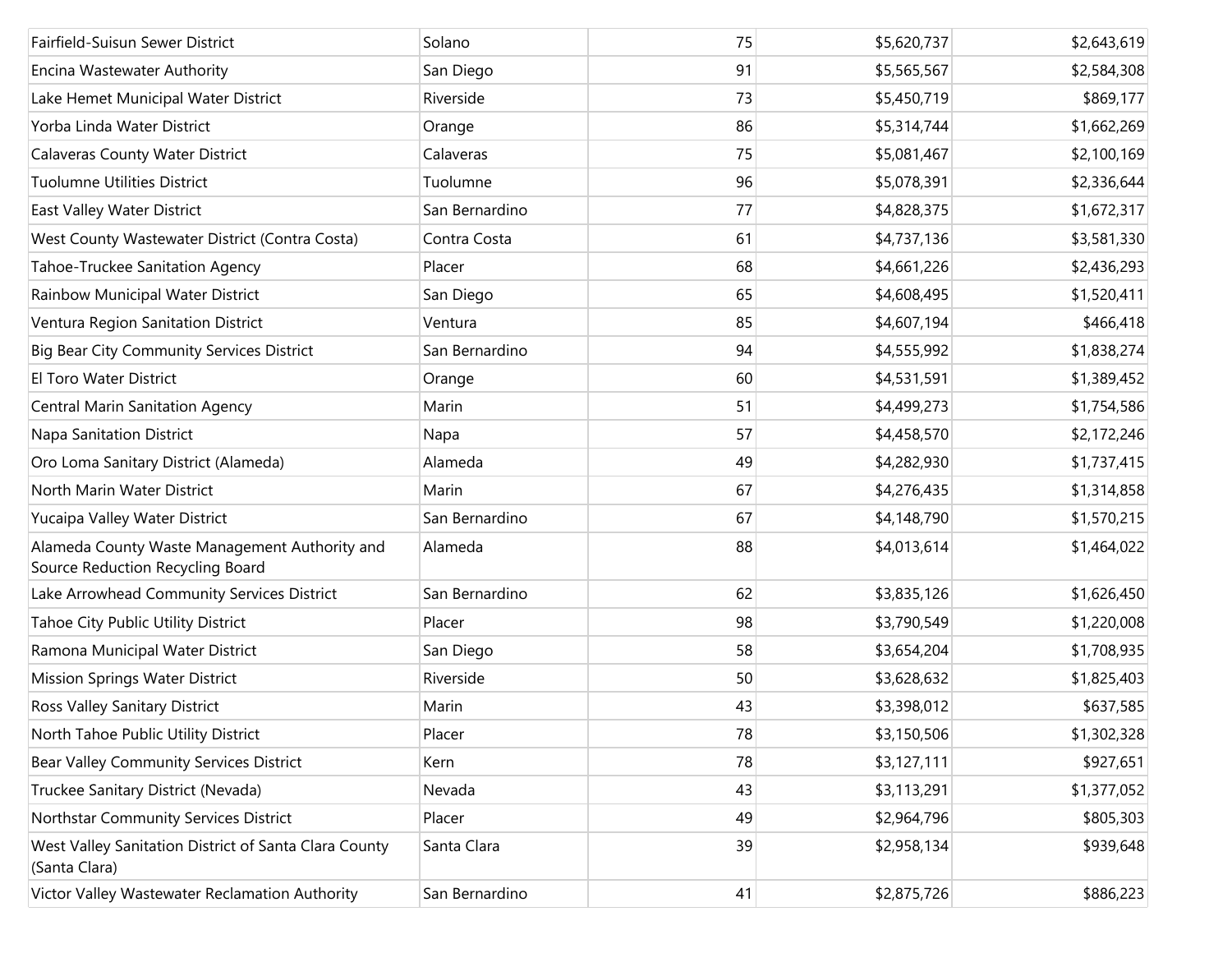| Mammoth County Water District                                     | Mono            | 44  | \$2,784,859 | \$731,240   |
|-------------------------------------------------------------------|-----------------|-----|-------------|-------------|
| Crescenta Valley County Water District                            | Los Angeles     | 42  | \$2,762,255 | \$903,102   |
| Marina Coast Water District                                       | Monterey        | 46  | \$2,717,371 | \$973,660   |
| Chester Public Utility District                                   | Plumas          | 80  | \$2,713,442 | \$49,533    |
| Riverside County Waste Resources Management District Riverside    |                 | 37  | \$2,639,493 | \$816,564   |
| Ironhouse Sanitary District (Contra Costa)                        | Contra Costa    | 42  | \$2,618,970 | \$1,353,305 |
| West Bay Sanitary District (San Mateo)                            | San Mateo       | 35  | \$2,576,083 | \$903,138   |
| El Dorado Hills Community Services District                       | El Dorado       | 203 | \$2,489,410 | \$278,783   |
| Hi-Desert Water District                                          | San Bernardino  | 50  | \$2,486,406 | \$998,108   |
| Santa Ana Watershed Project Authority                             | Riverside       | 41  | \$2,427,149 | \$763,166   |
| Goleta Sanitary District (Santa Barbara)                          | Santa Barbara   | 42  | \$2,424,085 | \$926,034   |
| Olympic Valley Public Service District                            | Placer          | 35  | \$2,281,188 | \$852,486   |
| Newhall County Water District                                     | Los Angeles     | 37  | \$2,230,984 | \$812,615   |
| Running Springs Water District                                    | San Bernardino  | 54  | \$2,188,985 | \$859,599   |
| Cambria Community Services District                               | San Luis Obispo | 55  | \$2,134,936 | \$902,997   |
| Carmel Area Wastewater Agency (Monterey)                          | Monterey        | 35  | \$2,126,551 | \$559,070   |
| <b>Rubidoux Community Services District</b>                       | Riverside       | 28  | \$2,110,195 | \$750,611   |
| San Lorenzo Valley Water District                                 | Santa Cruz      | 32  | \$2,016,566 | \$475,842   |
| Las Gallinas Valley Sanitary District (Marin)                     | Marin           | 28  | \$2,011,402 | \$700,169   |
| San Elijo Joint Powers Authority                                  | San Diego       | 27  | \$1,974,054 | \$607,429   |
| Novato Sanitary District (Marin)                                  | Marin           | 29  | \$1,954,042 | \$695,142   |
| Rancho Murieta Community Services District                        | Sacramento      | 45  | \$1,882,727 | \$595,710   |
| Camrosa Water District                                            | Ventura         | 34  | \$1,831,818 | \$663,073   |
| Valley Sanitary District (Riverside)                              | Riverside       | 34  | \$1,817,340 | \$572,198   |
| Trabuco Canyon Water District                                     | Orange          | 28  | \$1,806,152 | \$838,831   |
| Sunnyslope County Water District                                  | San Benito      | 25  | \$1,776,317 | \$724,512   |
| <b>Groveland Community Services District</b>                      | Tuolumne        | 62  | \$1,760,651 | \$357,500   |
| Ojai Valley Sanitary District (Ventura)                           | Ventura         | 26  | \$1,751,756 | \$50,124    |
| Leucadia Wastewater District                                      | San Diego       | 24  | \$1,646,788 | \$675,258   |
| Selma - Kingsburg - Fowler County Sanitation District<br>(Fresno) | Fresno          | 33  | \$1,636,694 | \$506,447   |
| South Placer Municipal Utility District                           | Placer          | 35  | \$1,611,221 | \$915,239   |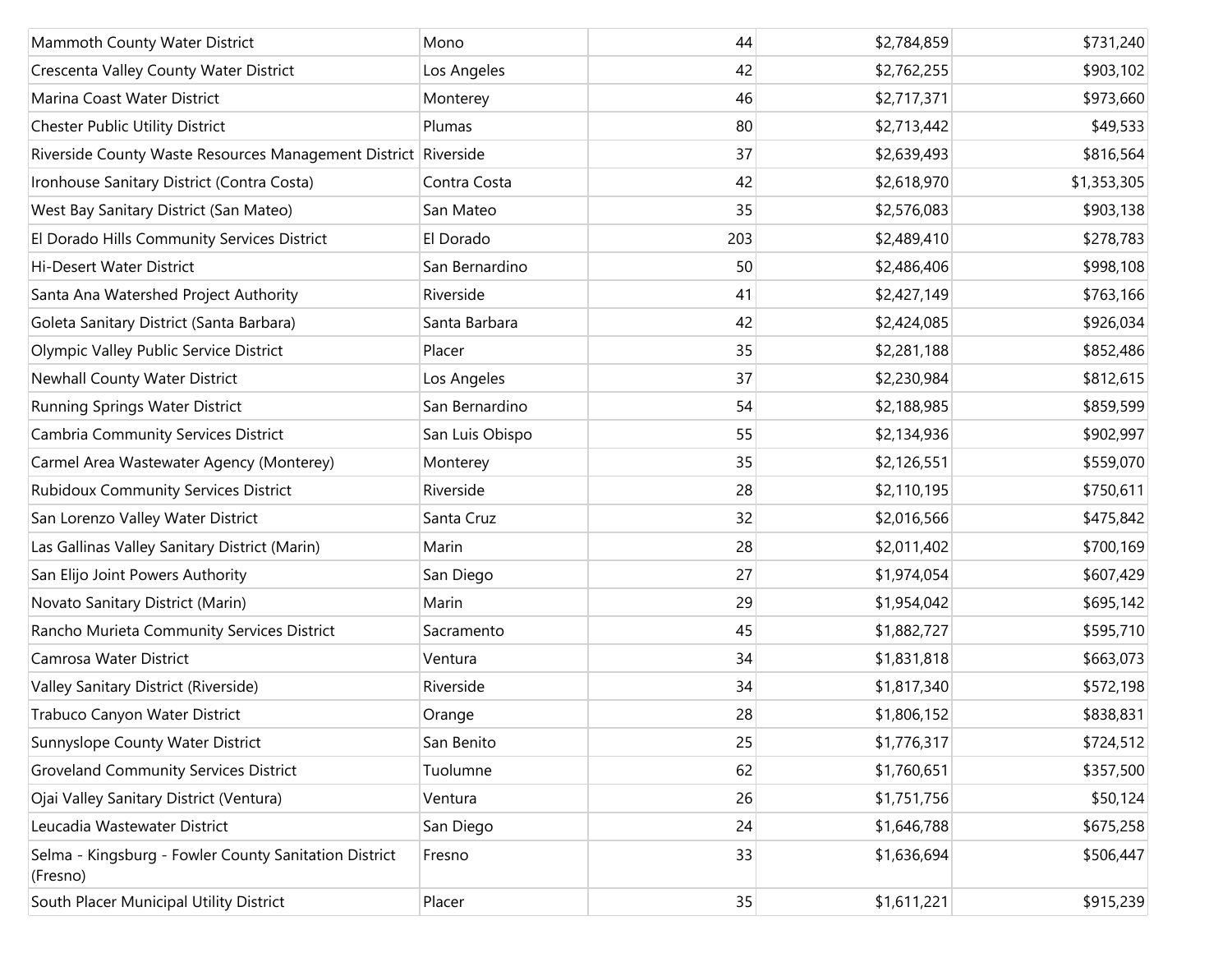| Castro Valley Sanitary District (Alameda)             | Alameda         | 28  | \$1,581,128 | \$705,243 |
|-------------------------------------------------------|-----------------|-----|-------------|-----------|
| Humboldt Waste Management Authority                   | Humboldt        | 47  | \$1,575,355 | \$500,238 |
| Midway City Sanitary District (Orange)                | Orange          | 32  | \$1,552,099 | \$692,161 |
| Kings Waste and Recycling Authority                   | Kings           | 49  | \$1,495,536 | \$439,557 |
| McKinleyville Community Services District             | Humboldt        | 85  | \$1,413,463 | \$730,610 |
| Olivehurst Public Utility District                    | Yuba            | 54  | \$1,413,003 | \$431,284 |
| Montecito Sanitary District (Santa Barbara)           | Santa Barbara   | 21  | \$1,306,060 | \$351,674 |
| Rosamond Community Services District                  | Kern            | 31  | \$1,295,099 | \$497,335 |
| Mountain View Sanitary District (Contra Costa)        | Contra Costa    | 20  | \$1,266,117 | \$616,270 |
| Georgetown Divide Public Utility District             | El Dorado       | 33  | \$1,261,156 | \$442,040 |
| Sewer Authority Mid-Coastside                         | San Mateo       | 20  | \$1,250,634 | \$553,372 |
| Carpinteria Sanitary District (Santa Barbara)         | Santa Barbara   | 21  | \$1,217,948 | \$267,300 |
| <b>Templeton Community Services District</b>          | San Luis Obispo | 114 | \$1,212,421 | \$616,108 |
| Pebble Beach Community Services District              | Monterey        | 17  | \$1,194,682 | \$557,912 |
| Big Bear Area Regional Wastewater Agency              | San Bernardino  | 22  | \$1,154,434 | \$450,673 |
| Sausalito-Marin City Sanitary (Marin)                 | Marin           | 17  | \$1,146,996 | \$571,567 |
| Crestline County Sanitation District (San Bernardino) | San Bernardino  | 29  | \$1,109,236 | \$535,544 |
| East Niles Community Services District                | Kern            | 23  | \$1,058,945 | \$356,011 |
| Kirkwood Meadows Public Utilities District            | Alpine          | 38  | \$1,047,104 | \$480,185 |
| <b>Tamalpais Community Services District</b>          | Marin           | 45  | \$1,045,558 | \$510,476 |
| Humboldt Community Services District                  | Humboldt        | 26  | \$1,042,199 | \$693,604 |
| Costa Mesa Sanitary District (Orange)                 | Orange          | 23  | \$1,004,429 | \$210,634 |
| Sanitary District No. 5 (Marin)                       | Marin           | 19  | \$987,124   | \$414,769 |
| Resort Improvement District No. 1                     | Humboldt        | 28  | \$981,104   | \$334,253 |
| Adelanto Public Utility Authority                     | San Bernardino  | 27  | \$956,773   | \$208,099 |
| Twain Harte Community Services District               | Tuolumne        | 23  | \$912,158   | \$317,085 |
| Helendale Community Services District                 | San Bernardino  | 38  | \$908,225   | \$255,631 |
| Borrego Water District                                | San Diego       | 19  | \$852,976   | \$428,150 |
| Nipomo Community Services District                    | San Luis Obispo | 21  | \$848,132   | \$414,748 |
| Stege Sanitary District (Contra Costa)                | Contra Costa    | 15  | \$828,057   | \$200,626 |
| Heber Public Utility District                         | Imperial        | 21  | \$809,184   | \$399,716 |
| <b>Stallion Springs Community Services District</b>   | Kern            | 29  | \$785,394   | \$279,225 |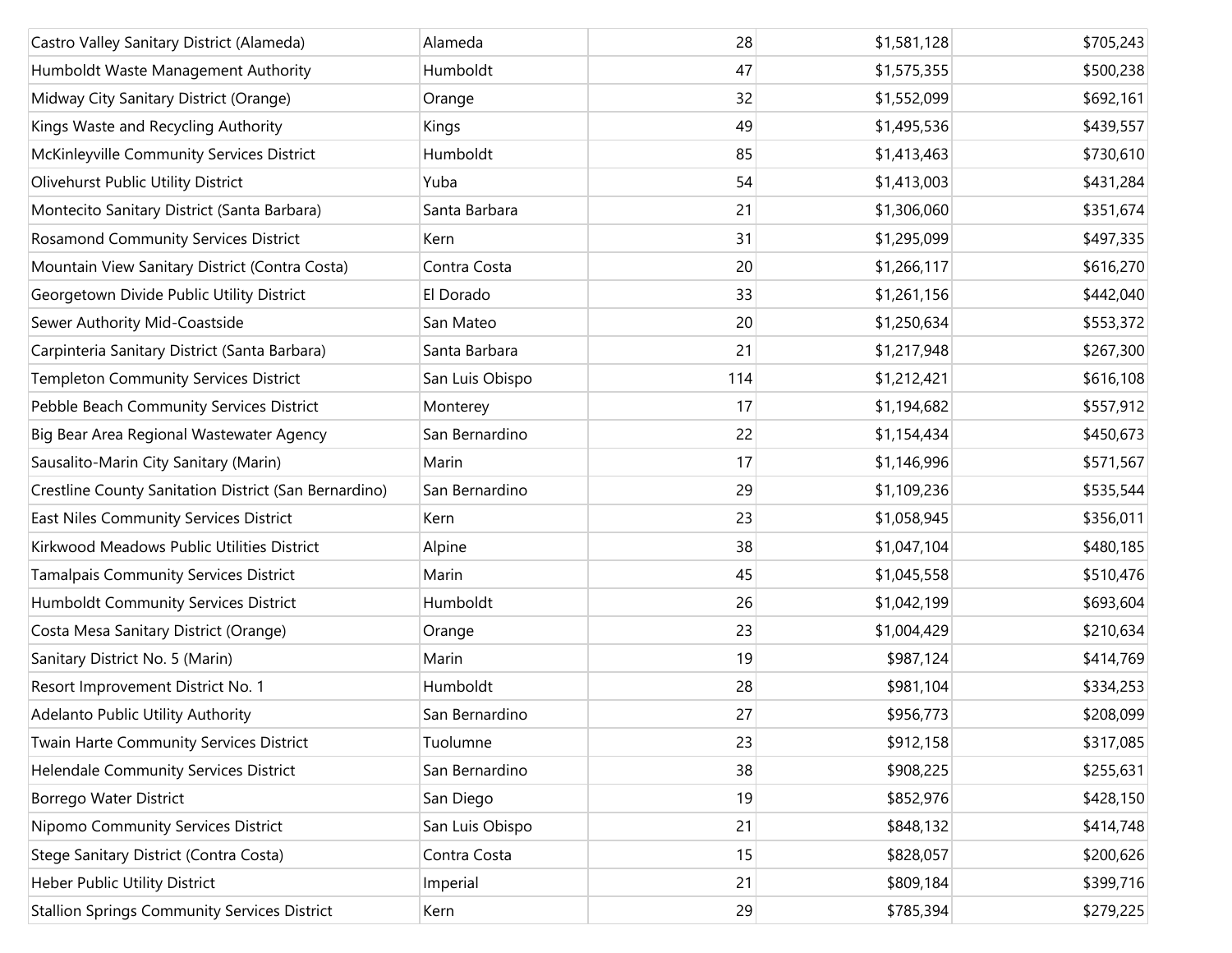| North of the River Sanitary District No.1 (Kern)                      | Kern            | 21 | \$740,696 | \$399,861 |
|-----------------------------------------------------------------------|-----------------|----|-----------|-----------|
| Linda County Water District                                           | Yuba            | 17 | \$736,342 | \$478,909 |
| Town of Discovery Bay Community Services District                     | Contra Costa    | 22 | \$711,338 | \$42,750  |
| Clearlake Oaks Water District                                         | Lake            | 23 | \$703,985 | \$228,547 |
| Vandenberg Village Community Services District                        | Santa Barbara   | 14 | \$693,205 | \$253,846 |
| Donner Summit Public Utility District                                 | Nevada          | 14 | \$691,398 | \$122,985 |
| Brooktrails Township Community Services District                      | Mendocino       | 22 | \$682,285 | \$146,617 |
| Lake Shastina Community Services District                             | Siskiyou        | 24 | \$672,825 | \$305,184 |
| Goleta West Sanitary District (Santa Barbara)                         | Santa Barbara   | 12 | \$671,221 | \$165,852 |
| Sewerage Commission - Oroville Region                                 | <b>Butte</b>    | 17 | \$664,057 | \$342,730 |
| Thermalito Water and Sewer District                                   | <b>Butte</b>    | 17 | \$661,936 | \$420,038 |
| Westborough County Water District                                     | San Mateo       | 15 | \$658,431 | \$174,532 |
| Bodega Bay Public Utility District                                    | Sonoma          | 19 | \$641,041 | \$169,683 |
| <b>Temescal Valley Water District</b>                                 | Riverside       | 16 | \$636,039 | \$169,493 |
| Hidden Valley Lake Community Services District                        | Lake            | 18 | \$628,899 | \$127,693 |
| Stinson Beach County Water District                                   | Marin           | 13 | \$625,876 | \$288,194 |
| Idyllwild Water District                                              | Riverside       | 16 | \$614,201 | \$240,695 |
| Pauma Valley Community Services District                              | San Diego       | 17 | \$607,932 | \$149,655 |
| Malaga County Water District                                          | Fresno          | 17 | \$605,137 | \$39,829  |
| Heritage Ranch Community Services District                            | San Luis Obispo | 15 | \$597,136 | \$232,140 |
| Rodeo Sanitary District (Contra Costa)                                | Contra Costa    | 17 | \$578,649 | \$231,724 |
| California Pines Community Services District                          | Modoc           | 16 | \$577,684 | \$16,673  |
| Montara Sanitary District (San Mateo)                                 | San Mateo       | 11 | \$570,617 | \$152,957 |
| Mojave Public Utility District                                        | Kern            | 16 | \$562,163 | \$188,860 |
| Mission Hills Community Services District                             | Santa Barbara   | 14 | \$538,491 | \$0       |
| Lake Oroville Area Public Utility District                            | <b>Butte</b>    | 15 | \$511,778 | \$290,328 |
| Salida Sanitary District (Stanislaus)                                 | Stanislaus      | 16 | \$501,994 | \$217,703 |
| South San Luis Obispo County Sanitation District (San<br>Luis Obispo) | San Luis Obispo | 14 | \$497,923 | \$215,168 |
| Lamont Public Utility District                                        | Kern            | 16 | \$497,821 | \$6,401   |
| Pajaro/Sunny Mesa Community Services District                         | Monterey        | 18 | \$492,319 | \$180,644 |
| <b>Salton Community Services District</b>                             | Imperial        | 33 | \$491,898 | \$86,643  |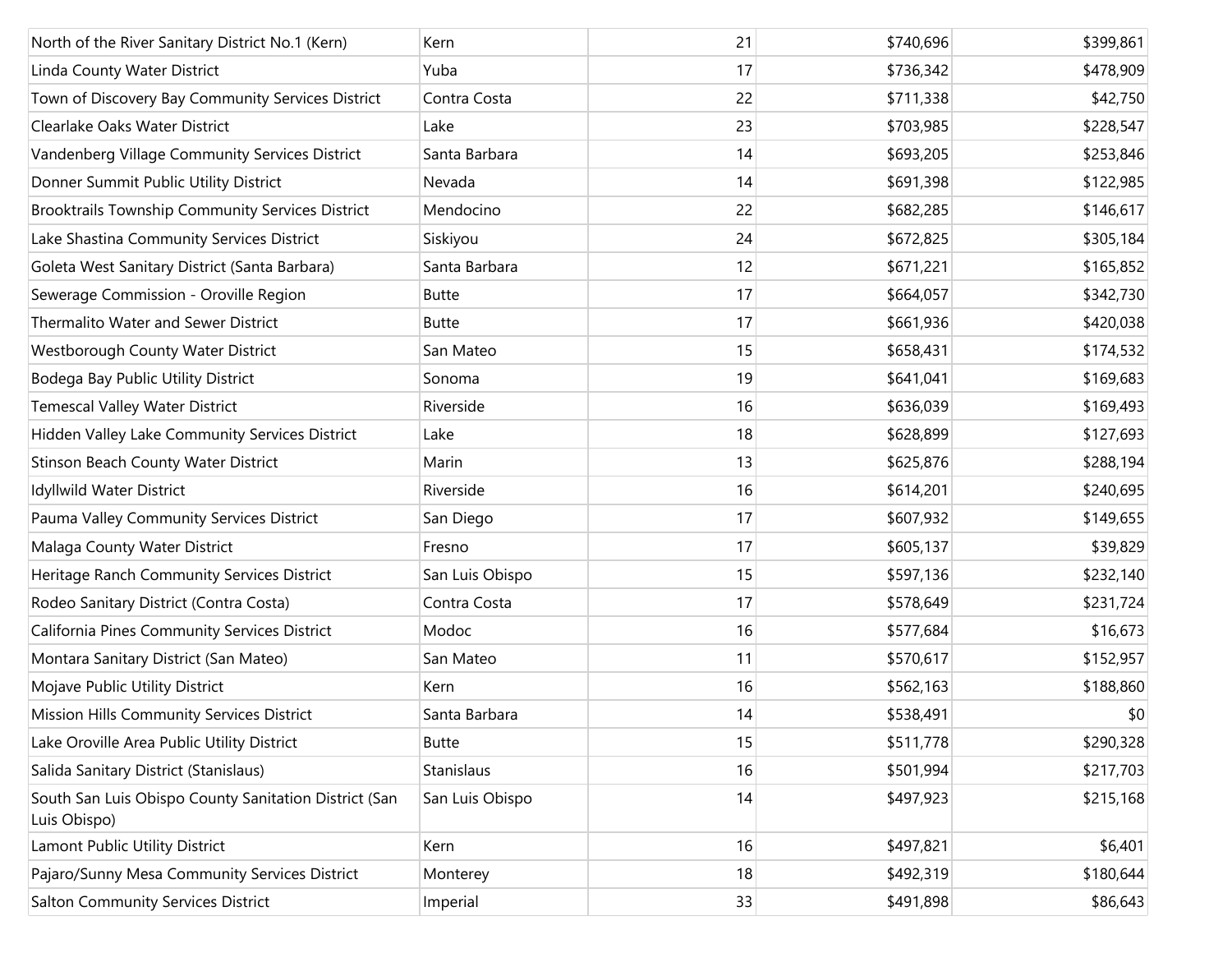| Santa Ynez Community Services District                                          | Santa Barbara   | 11 | \$487,889 | \$127,423 |
|---------------------------------------------------------------------------------|-----------------|----|-----------|-----------|
| <b>Bolinas Community Public Utility</b>                                         | Marin           | 18 | \$487,330 | \$171,814 |
| Channel Islands Beach Community Services District                               | Ventura         | 12 | \$462,209 | \$66,612  |
| <b>Quincy Community Services District</b>                                       | Plumas          | 15 | \$431,796 | \$146,924 |
| East Bay Dischargers Authority                                                  | Alameda         | 8  | \$423,544 | \$117,534 |
| Winton Water and Sanitary District (Merced)                                     | Merced          | 13 | \$423,097 | \$4,957   |
| Richardson Bay Sanitary District (Marin)                                        | Marin           | 9  | \$418,956 | \$147,733 |
| <b>Denair Community Services District</b>                                       | Stanislaus      | 13 | \$414,235 | \$156,632 |
| June Lake Public Utility District                                               | Mono            | 12 | \$398,483 | \$106,513 |
| Cayucos Sanitary District (San Luis Obispo)                                     | San Luis Obispo | 14 | \$397,757 | \$93,872  |
| Rio Alto Water District                                                         | Tehama          | 13 | \$397,461 | \$153,970 |
| Pinedale County Water District                                                  | Fresno          | 11 | \$392,666 | \$161,142 |
| Summerland Sanitary District (Santa Barbara)                                    | Santa Barbara   | 9  | \$383,355 | \$182,977 |
| Oceano Community Services District                                              | San Luis Obispo | 14 | \$381,103 | \$90,278  |
| Mariposa Public Utility District                                                | Mariposa        | 22 | \$357,293 | \$135,350 |
| Los Alamos Community Services District                                          | Santa Barbara   | 10 | \$353,154 | \$157,631 |
| <b>Graton Community Services District</b>                                       | Sonoma          | 14 | \$351,795 | \$27,012  |
| <b>McCloud Community Services District</b>                                      | Siskiyou        | 24 | \$337,557 | \$142,247 |
| Planada Community Services District                                             | Merced          | 13 | \$331,400 | \$14,432  |
| Eastern Sierra Community Services District                                      | Inyo            | 10 | \$327,218 | \$129,045 |
| Minter Field Airport District                                                   | Kern            | 12 | \$322,892 | \$39,190  |
| Susanville Consolidated Sanitary District (Lassen)                              | Lassen          | 11 | \$316,388 | \$137,535 |
| Keyes Community Services District                                               | Stanislaus      | 12 | \$306,915 | \$148,456 |
| Hilmar County Water District                                                    | Merced          | 12 | \$300,669 | \$36,500  |
| Del Norte Solid Waste Management Authority                                      | Del Norte       | 16 | \$298,301 | \$104,084 |
| <b>Burney Water District</b>                                                    | Shasta          | 24 | \$293,414 | \$72,590  |
| San Luis Obispo County Integrated Waste Management San Luis Obispo<br>Authority |                 | 7  | \$292,579 | \$165,944 |
| San Andreas Sanitary District (Calaveras)                                       | Calaveras       | 11 | \$289,133 | \$92,694  |
| Delhi County Water District                                                     | Merced          | 10 | \$282,734 | \$85,096  |
| Arrowbear Park County Water District                                            | San Bernardino  | 12 | \$277,166 | \$55,835  |
| <b>Westwood Community Services District</b>                                     | Lassen          | 12 | \$275,328 | \$84,660  |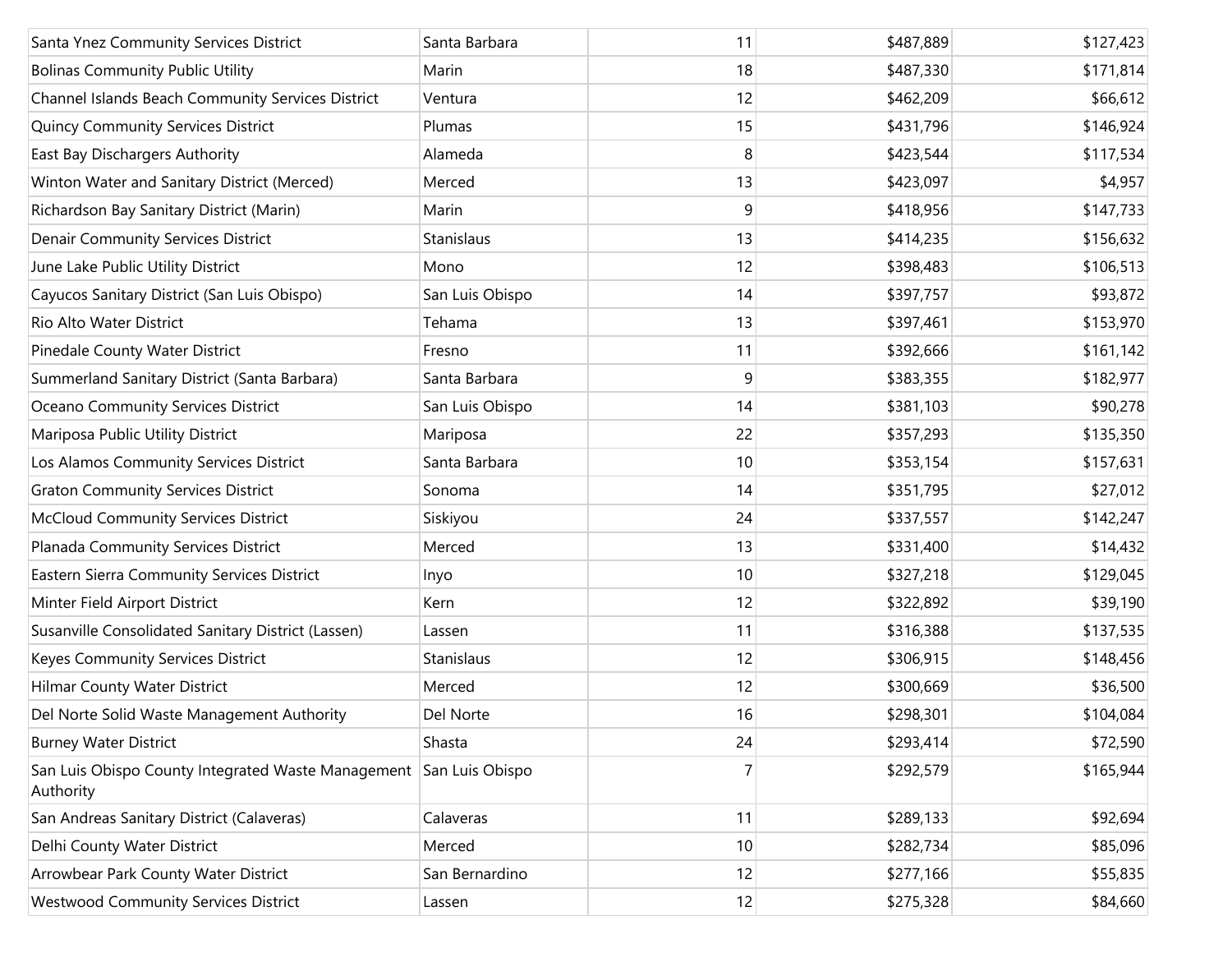| <b>Redway Community Services District</b>     | Humboldt       | 11             | \$268,749 | \$51,512  |
|-----------------------------------------------|----------------|----------------|-----------|-----------|
| Jamestown Sanitary District (Tuolumne)        | Tuolumne       | 15             | \$262,203 | \$106,020 |
| <b>Baker Community Services District</b>      | San Bernardino | 26             | \$254,370 | \$19,386  |
| Riverdale Public Utility District             | Fresno         | 9              | \$250,903 | \$28,074  |
| Sierra Lakes County Water District            | Placer         | 9              | \$246,016 | \$62,938  |
| <b>Esparto Community Services District</b>    | Yolo           | 9              | \$242,161 | \$96,706  |
| Franklin County Water District                | Merced         | 9              | \$240,152 | \$22,963  |
| Lockeford Community Services District         | San Joaquin    | 9              | \$236,083 | \$85,099  |
| Herlong Public Utility District               | Lassen         | 9              | \$234,808 | \$121,901 |
| East Quincy Community Services District       | Plumas         | 12             | \$233,979 | \$123,495 |
| Tuolumne City Sanitary District               | Tuolumne       | 11             | \$232,935 | \$54,103  |
| <b>Boron Community Services District</b>      | Kern           | 9              | \$229,350 | \$55,500  |
| Garberville Sanitary District (Humboldt)      | Humboldt       | 10             | \$227,266 | \$17,149  |
| Alpine Springs County Water District          | Placer         | 7              | \$223,943 | \$82,705  |
| Plumas Eureka Community Services District     | Plumas         | 11             | \$216,129 | \$68,496  |
| Murphys Sanitary District (Calaveras)         | Calaveras      | 10             | \$215,566 | \$78,215  |
| <b>Gualala Community Services District</b>    | Mendocino      | 9              | \$203,493 | \$55,691  |
| Seeley County Water District                  | Imperial       | 14             | \$197,712 | \$63,800  |
| Manila Community Services District            | Humboldt       | 11             | \$188,961 | \$20,481  |
| <b>Cutler Public Utility District</b>         | Tulare         | 10             | \$183,967 | \$105,401 |
| Indian Valley Community Services District     | Plumas         | 12             | \$182,288 | \$0       |
| Mendocino City Community Services District    | Mendocino      | 9              | \$178,438 | \$89,181  |
| Ivanhoe Public Utility District               | Tulare         | 12             | \$175,333 | \$22,290  |
| Orosi Public Utility District                 | Tulare         | 11             | \$174,426 | \$90,728  |
| Santa Nella County Water District             | Merced         | 12             | \$172,568 | \$91,863  |
| Pixley Public Utility District                | Tulare         | 9              | \$169,120 | \$0       |
| Springville Public Utility District           | Tulare         | 9              | \$168,695 | \$75,596  |
| <b>Bear Valley Water District</b>             | Alpine         | 14             | \$166,624 | \$27,548  |
| Weaverville Sanitary District (Trinity)       | Trinity        | 8              | \$165,534 | \$60,495  |
| Napa-Vallejo Waste Management Authority       | Napa           | $\overline{7}$ | \$163,494 | \$0       |
| Le Grand Community Services District          | Merced         | 9              | \$159,445 | \$44,014  |
| Gerber-Las Flores Community Services District | Tehama         | 9              | \$159,226 | \$35,268  |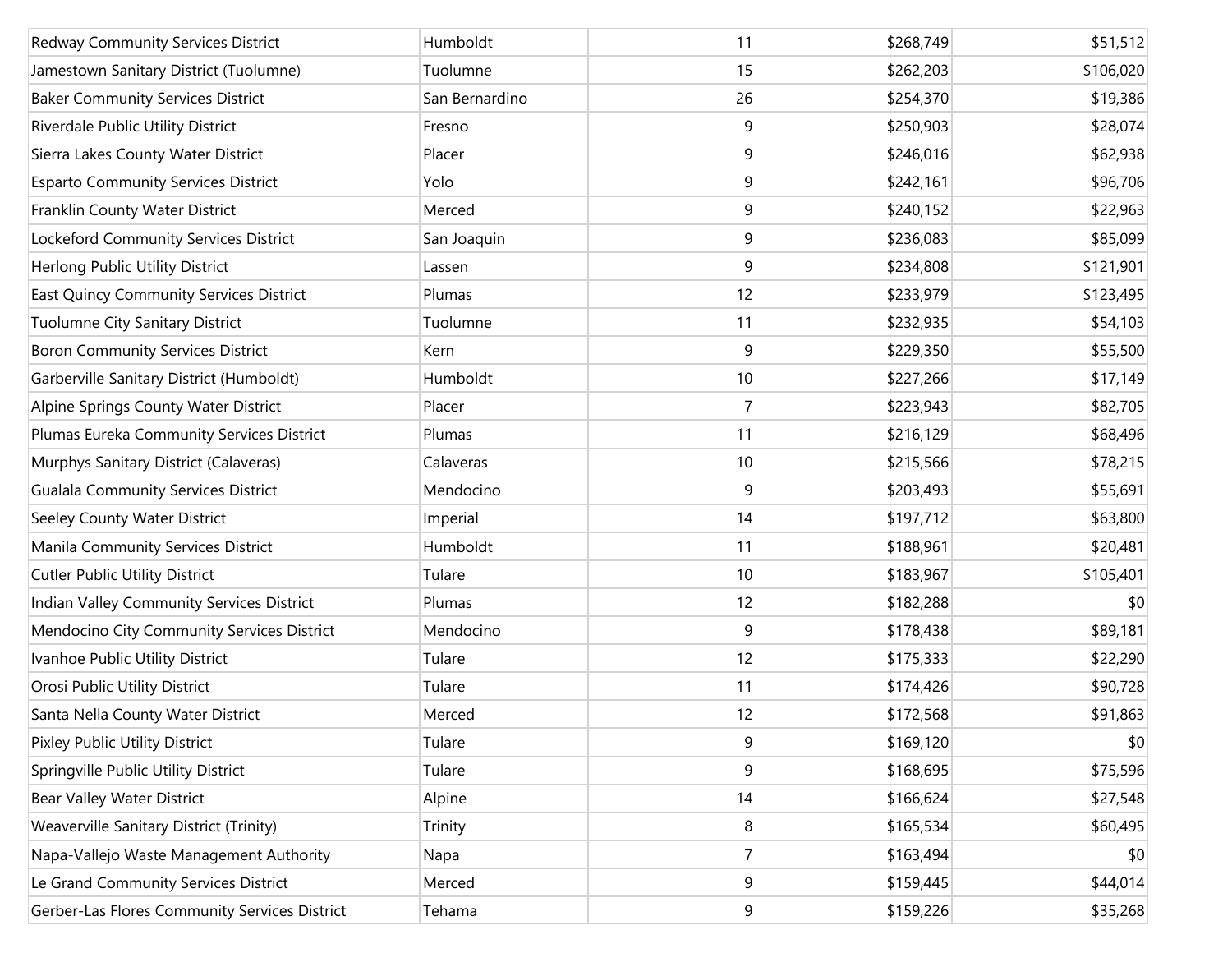| <b>Strathmore Public Utility District</b>     | Tulare        | 8              | \$151,011 | \$53,039 |
|-----------------------------------------------|---------------|----------------|-----------|----------|
| Laton Community Services District             | Fresno        | 11             | \$148,487 | \$12,553 |
| Kettleman City Community Services District    | Kings         | 11             | \$146,614 | \$15,065 |
| Home Gardens Sanitary District (Riverside)    | Riverside     | 8              | \$146,422 | \$0      |
| Fall River Valley Community Services District | Shasta        | 11             | \$146,219 | \$32,915 |
| Maxwell Public Utility District               | Colusa        | 9              | \$145,849 | \$35,633 |
| <b>Earlimart Public Utility District</b>      | Tulare        | 10             | \$143,753 | \$48,331 |
| Hamilton City Community Service District      | Glenn         | 9              | \$139,859 | \$8,362  |
| Woodbridge Sanitary District (San Joaquin)    | San Joaquin   | 11             | \$136,710 | \$0      |
| Linden County Water District                  | San Joaquin   | 8              | \$132,506 | \$40,761 |
| <b>Cuyama Community Services District</b>     | Santa Barbara | 11             | \$130,140 | \$16,388 |
| Gold Mountain Community Services District     | Plumas        | 12             | \$124,429 | \$0      |
| Tehama County Solid Waste Management Agency   | Tehama        | 13             | \$120,465 | \$49,348 |
| Elsinore Valley Municipal Water District      | Riverside     | 5              | \$119,781 | \$89,187 |
| Porter Vista Public Utility District          | Tulare        | $\overline{7}$ | \$117,332 | \$25,797 |
| Hilton Creek Community Services District      | Mono          | 10             | \$115,763 | \$28,416 |
| <b>Granada Community Services District</b>    | San Mateo     | 7              | \$115,385 | \$29,967 |
| <b>Goshen Community Services District</b>     | Tulare        | 9              | \$113,842 | \$0      |
| Arbuckle Public Utility District              | Colusa        | 8              | \$113,366 | \$29,629 |
| Del Rey Community Services District           | Fresno        | $10$           | \$110,452 | \$7,879  |
| Grizzly Lake Community Services District      | Plumas        | 9              | \$108,365 | \$30,642 |
| Capistrano Bay Community Services District    | Orange        | 8              | \$106,654 | \$18,264 |
| Woodville Public Utility District             | Tulare        | 13             | \$103,717 | \$35,038 |
| <b>Covelo Community Services District</b>     | Mendocino     | 5              | \$100,656 | \$11,584 |
| <b>Caruthers Community Services District</b>  | Fresno        | 8              | \$100,077 | \$16,627 |
| <b>Bridgeport Public Utility District</b>     | Mono          | 10             | \$99,217  | \$0      |
| Spanish Flat Water District                   | Napa          | 10             | \$96,570  | \$0      |
| Leavitt Lake Community Service District       | Lassen        | 10             | \$96,497  | \$6,080  |
| River Pines Public Utility District           | Amador        | $\overline{7}$ | \$95,782  | \$16,832 |
| Reclamation District No. 2109                 | Napa          | 9              | \$94,083  | \$0      |
| Niland Sanitary District (Imperial)           | Imperial      | 11             | \$93,908  | \$0      |
| Sunset Beach Sanitary District (Orange)       | Orange        | 9              | \$93,624  | \$0      |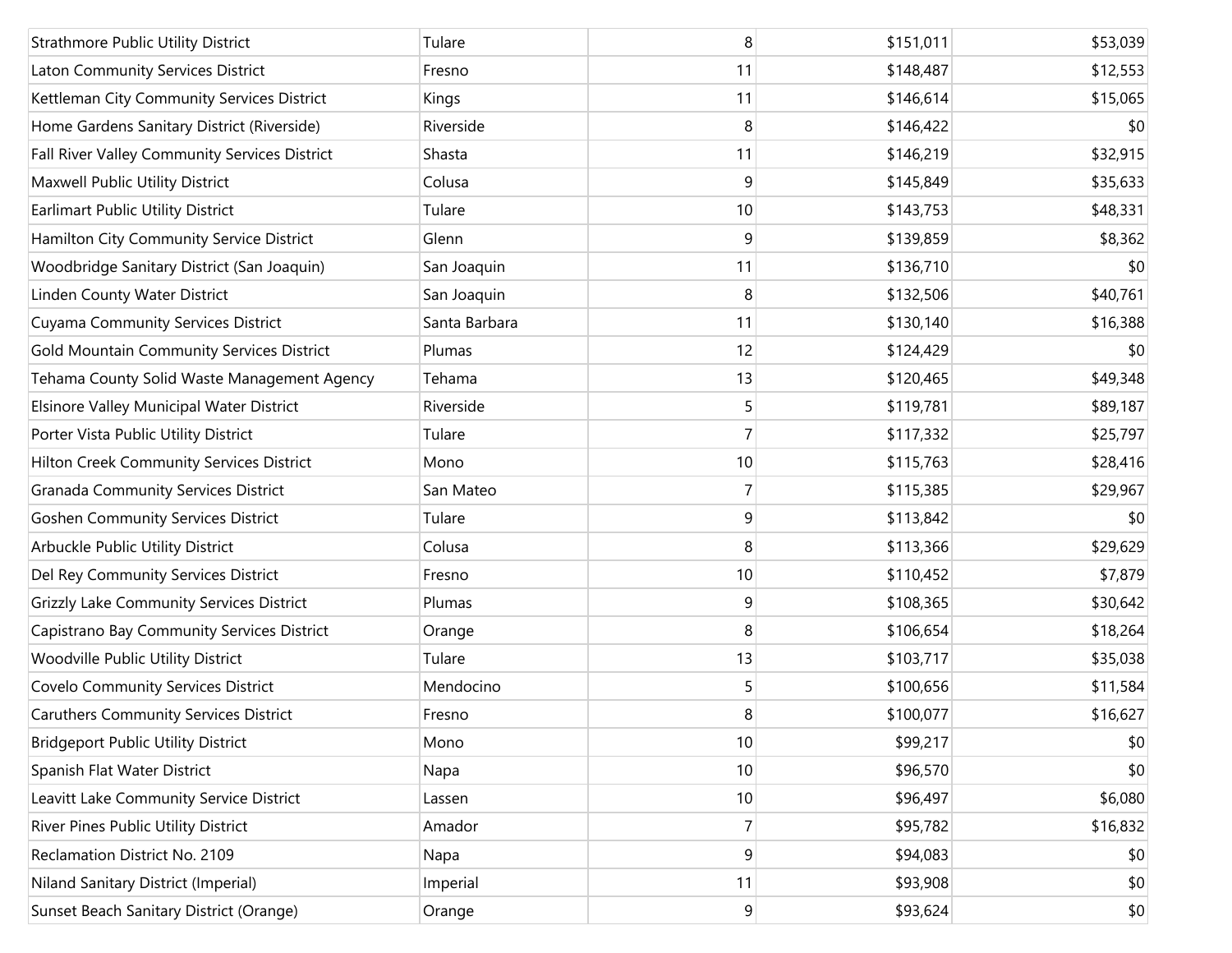| <b>Edgemont Community Services District</b>     | Riverside       | 7               | \$92,212 | \$0      |
|-------------------------------------------------|-----------------|-----------------|----------|----------|
| Poplar Community Service District               | Tulare          | 6               | \$91,477 | \$0      |
| Loleta Community Services District              | Humboldt        | 11              | \$87,493 | \$0      |
| Spalding Community Service District             | Lassen          | 10              | \$83,372 | \$18,660 |
| <b>Westport County Water District</b>           | Mendocino       | 10              | \$83,066 | \$0      |
| Winterhaven Water District                      | Imperial        | 8               | \$81,331 | \$0      |
| Ukiah Valley Sanitation District (Mendocino)    | Mendocino       | 10              | \$80,007 | \$0      |
| <b>Madison Community Services District</b>      | Yolo            | 9               | \$79,228 | \$0      |
| Home Garden Community Service District          | Kings           | 11              | \$78,413 | \$0      |
| <b>Weott Community Services District</b>        | Humboldt        | 9               | \$76,219 | \$0      |
| <b>Tipton Community Services District</b>       | Tulare          | 11              | \$72,298 | \$28,169 |
| Lone Pine Community Services District           | Inyo            | 10              | \$71,129 | \$0      |
| Inyokern Community Services District            | Kern            | 6               | \$64,251 | \$0      |
| Rossmoor/Los Alamitos Area Sewer District       | Orange          | 6               | \$63,219 | \$0      |
| Circle Oaks County Water District               | Napa            | $\overline{7}$  | \$63,000 | \$0      |
| Avila Beach Community Services District         | San Luis Obispo | 6               | \$62,353 | \$10,368 |
| <b>Richgrove Community Services District</b>    | Tulare          | 10              | \$59,804 | \$0      |
| <b>Biola Community Services District</b>        | Fresno          | 10              | \$57,705 | \$0      |
| Lost Hills Utility District (Kern)              | Kern            | 8               | \$57,608 | \$8,660  |
| West Patton Village Community Services District | Lassen          | 11              | \$57,431 | \$0      |
| Happy Camp Sanitary District (Siskiyou)         | Siskiyou        | 8               | \$57,190 | \$0      |
| Pinedale Public Utility District                | Fresno          | 6               | \$56,633 | \$0      |
| Mokelumne Hill Sanitary District (Calaveras)    | Calaveras       | 9               | \$54,722 | \$0      |
| East Palo Alto Sanitary District (San Mateo)    | San Mateo       | 5               | \$53,086 | \$562    |
| Lassen County Water Works District No. 1        | Lassen          | 6               | \$52,468 | \$3,246  |
| Almonte Sanitary District (Marin)               | Marin           | 6               | \$52,000 | \$0      |
| London Community Services District              | Tulare          | 8               | \$51,715 | \$13,356 |
| Three Rivers Community Services District        | Tulare          | 6               | \$47,312 | \$0      |
| Embarcadero Municipal Improvement District      | Santa Barbara   | 6               | \$46,434 | \$4,494  |
| Armona Community Services District              | Kings           | $\overline{7}$  | \$44,266 | \$0      |
| Knights Landing Community Services District     | Yolo            | $\overline{7}$  | \$42,324 | \$6,338  |
| Palmer Creek Community Services District        | Humboldt        | 10 <sup>1</sup> | \$40,271 | \$0      |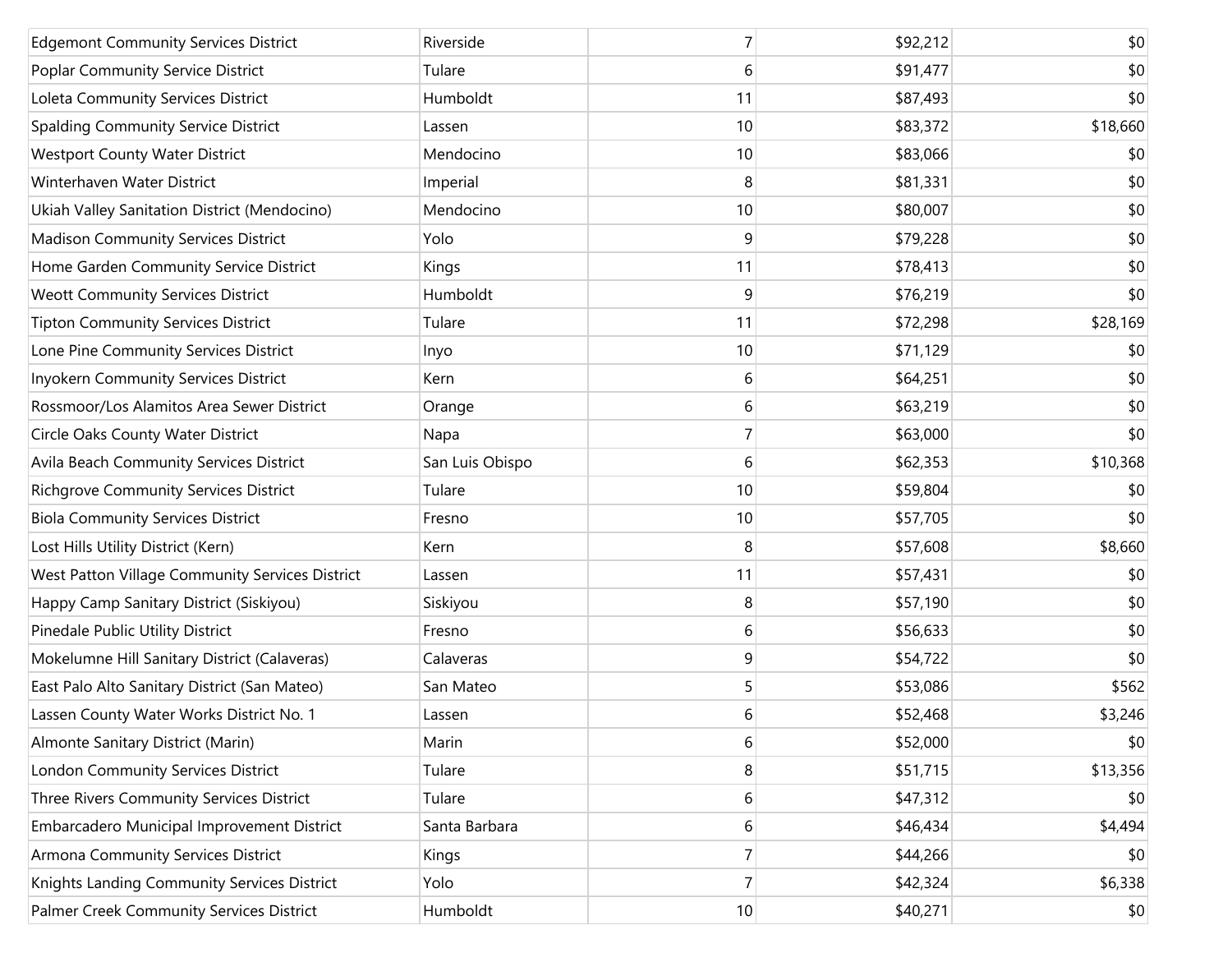| <b>Empire Sanitary District (Stanislaus)</b>     | Stanislaus  | 10             | \$36,714 | \$0      |
|--------------------------------------------------|-------------|----------------|----------|----------|
| Desert Lake Community Services District          | Kern        | 8              | \$35,021 | \$0      |
| Salsipuedes Sanitary District (Santa Cruz)       | Santa Cruz  | $\overline{7}$ | \$34,695 | \$0      |
| Fieldbrook Glendale Community Services District  | Humboldt    | 8              | \$33,695 | \$0      |
| Whittier Utility Authority                       | Los Angeles | 6              | \$33,061 | \$38,698 |
| Homestead Valley Sanitary District (Marin)       | Marin       | 6              | \$32,450 | \$0      |
| <b>Snelling Community Services District</b>      | Merced      | 10             | \$31,630 | \$0      |
| Miranda Community Services District              | Humboldt    | 8              | \$31,335 | \$0      |
| Cupertino Sanitary District (Santa Clara)        | Santa Clara | 6              | \$30,492 | \$8,550  |
| <b>Grayson Community Services District</b>       | Stanislaus  | 11             | \$30,000 | \$0      |
| Tres Pinos County Water District                 | San Benito  | 6              | \$29,512 | \$0      |
| <b>Stratford Public Utility District</b>         | Kings       | 5              | \$29,094 | \$0      |
| County Sanitation District No. 15 (Los Angeles)  | Los Angeles | 36             | \$27,570 | \$0      |
| Alto Sanitary District (Marin)                   | Marin       | 7              | \$23,900 | \$0      |
| Midway Community Services District               | Merced      | $\overline{7}$ | \$21,478 | \$0      |
| <b>Sultana Community Services District</b>       | Tulare      | 7              | \$21,395 | \$0      |
| Markleeville Public Utility District             | Alpine      | 8              | \$20,478 | \$0      |
| San Ardo Water District                          | Monterey    | $\overline{7}$ | \$19,830 | \$0      |
| East Orosi Community Services District           | Tulare      | $\overline{7}$ | \$19,500 | \$0      |
| County Sanitation District No. 22 (Los Angeles)  | Los Angeles | 22             | \$18,688 | \$0      |
| <b>Emerald Bay Service District</b>              | Orange      | 6              | \$17,917 | \$1,400  |
| San Lucas County Water District                  | Monterey    | $\overline{7}$ | \$17,688 | \$0      |
| Sacramento Regional County Sanitary (Sacramento) | Sacramento  | $\overline{7}$ | \$17,100 | \$0      |
| County Sanitation District No. 1 (Los Angeles)   | Los Angeles | 18             | \$16,688 | \$0      |
| <b>Tennant Community Services District</b>       | Siskiyou    | $\overline{7}$ | \$15,813 | \$0      |
| Newell County Water District                     | Modoc       | 9              | \$15,749 | \$0      |
| County Sanitation District No. 5 (Los Angeles)   | Los Angeles | 24             | \$15,534 | \$0      |
| County Sanitation District No. 21 (Los Angeles)  | Los Angeles | 16             | \$14,750 | \$0      |
| Adin Community Services District                 | Modoc       | 8              | \$13,500 | \$0      |
| Bayshore Sanitary District (San Mateo)           | San Mateo   | 5              | \$11,715 | \$10,191 |
| Princeton Water Works District (Colusa)          | Colusa      | $\overline{7}$ | \$10,500 | \$0      |
| County Sanitation District No. 3 (Los Angeles)   | Los Angeles | 13             | \$10,375 | \$0      |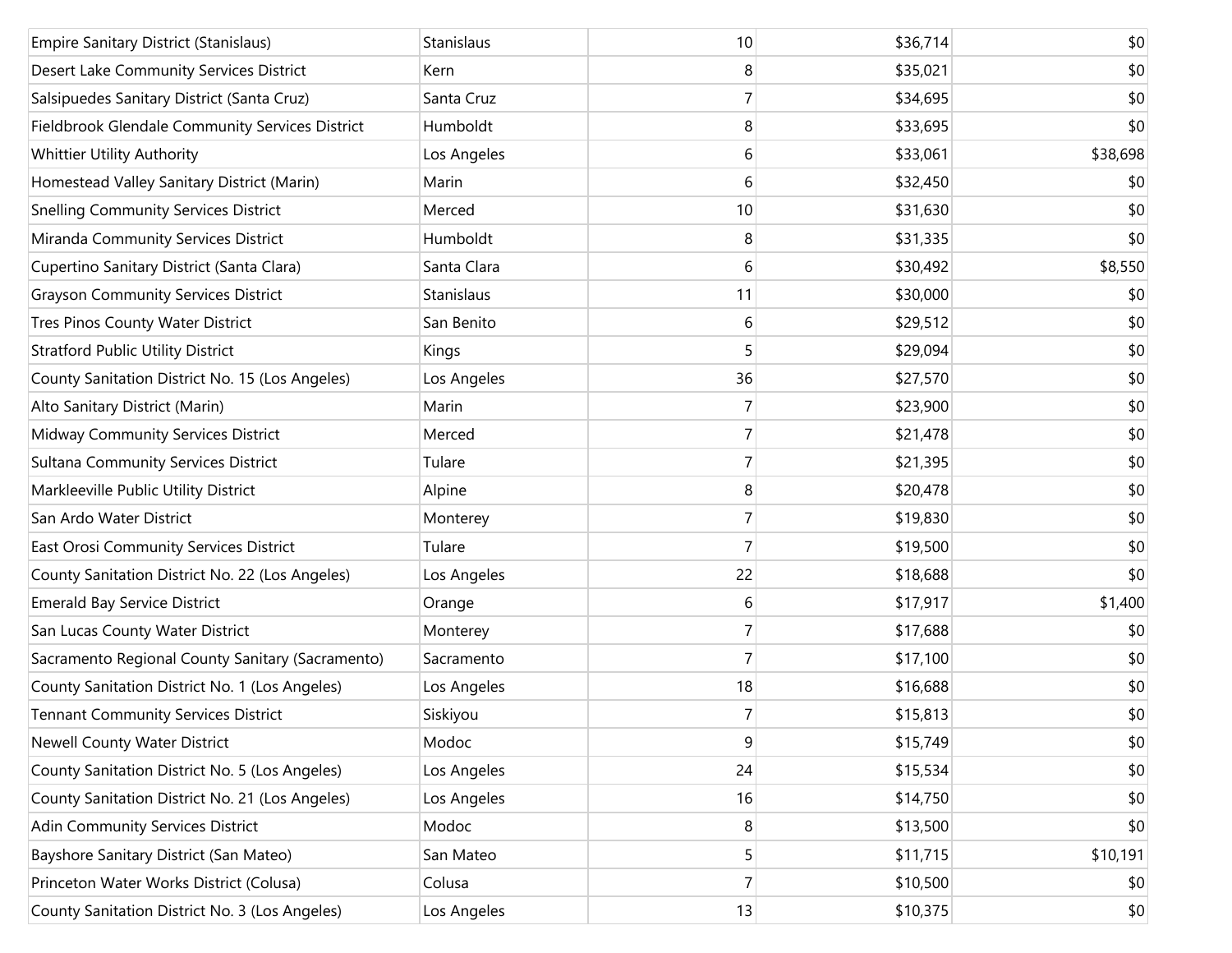| Phillipsville Community Services District                         | Humboldt        | 9  | \$9,894 | \$0   |
|-------------------------------------------------------------------|-----------------|----|---------|-------|
| Lee Vining Public Utility District                                | Mono            | 7  | \$9,600 | \$0   |
| South Dos Palos County Water District                             | Merced          | 6  | \$9,433 | \$0   |
| County Sanitation District No. 19 (Los Angeles)                   | Los Angeles     | 9  | \$9,167 | \$0   |
| Saticoy Sanitary District (Ventura)                               | Ventura         | 5  | \$7,993 | \$452 |
| Leland Meadow Water District                                      | Tuolumne        | 7  | \$7,793 | \$0   |
| South Bay Cities Sanitation District (Los Angeles)                | Los Angeles     | 11 | \$7,784 | \$0   |
| County Sanitation District No. 16 (Los Angeles)                   | Los Angeles     | 12 | \$7,757 | \$0   |
| Heather Glen Community Services District                          | Placer          | 5  | \$7,512 | \$0   |
| County Sanitation District No. 8 (Los Angeles)                    | Los Angeles     | 6  | \$7,500 | \$0   |
| Country Club Sanitary District (San Joaquin)                      | San Joaquin     | 5  | \$6,850 | \$0   |
| Stones-Bengard Community Service District                         | Lassen          | 4  | \$6,500 | \$0   |
| San Simeon Community Services District                            | San Luis Obispo | 6  | \$6,000 | \$0   |
| <b>Spreckels Community Services District</b>                      | Monterey        | 6  | \$6,000 | \$0   |
| Burbank Sanitary District (Santa Clara)                           | Santa Clara     | 6  | \$5,661 | \$0   |
| <b>Wallace Community Services District</b>                        | Calaveras       | 6  | \$5,346 | \$0   |
| <b>Buttonwillow County Water District</b>                         | Kern            | 5  | \$4,725 | \$0   |
| Byron Sanitary District (Contra Costa)                            | Contra Costa    | 6  | \$3,175 | \$0   |
| Santa Clarita Valley Sanitation District of Los Angeles<br>County | Los Angeles     | 6  | \$3,000 | \$0   |
| Golden Valley Municipal Water District                            | Los Angeles     | 5  | \$2,700 | \$0   |
| County Sanitation District No. 14 (Los Angeles)                   | Los Angeles     | 5  | \$2,250 | \$0   |
| <b>Graeagle Community Services District</b>                       | Plumas          | 6  | \$2,220 | \$0   |
| County Sanitation District No. 9 (Los Angeles)                    | Los Angeles     | 4  | \$2,125 | \$0   |
| County Sanitation District No. 17 (Los Angeles)                   | Los Angeles     | 3  | \$2,000 | \$0   |
| County Sanitation District No. 20 (Los Angeles)                   | Los Angeles     | 4  | \$1,875 | \$0   |
| County Sanitation District No. 4 (Los Angeles)                    | Los Angeles     | 5  | \$1,750 | \$0   |
| Daphnedale Community Services District                            | Modoc           | 6  | \$599   | \$0   |
| Amador Regional Sanitation Authority                              | Amador          | 5  | \$0     | \$0   |
| Bell Canyon Community Services District                           | Ventura         | 5  | \$0     | \$0   |
| <b>Big Pine Community Services District</b>                       | Inyo            | 5  | \$0     | \$0   |
| Buena County Sanitation District (San Diego)                      | San Diego       | 5  | \$0     | \$0   |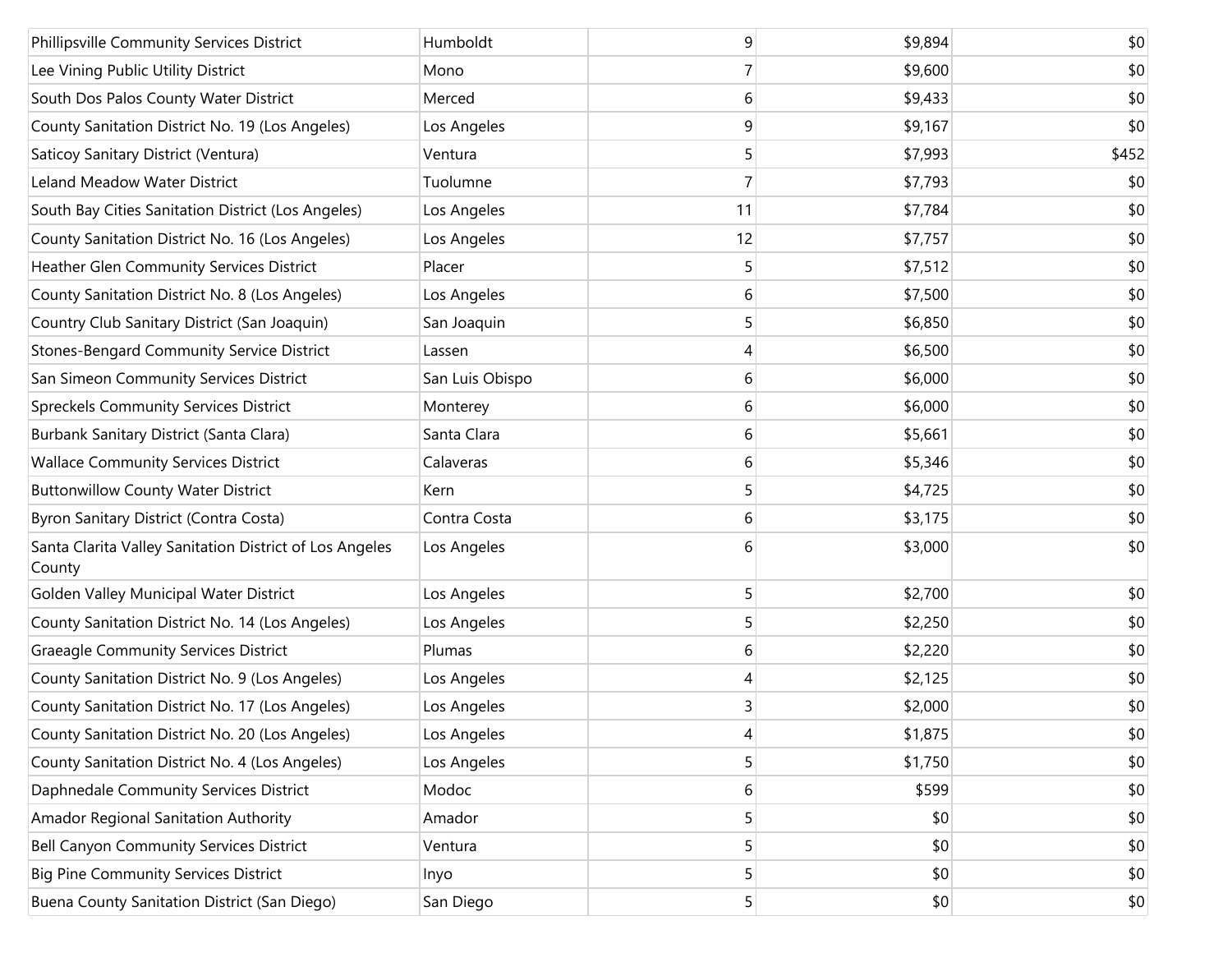| Calpella County Water District                             | Mendocino    |    | \$0 | \$0 |
|------------------------------------------------------------|--------------|----|-----|-----|
| Caspar South Water District                                | Mendocino    | 3  | \$0 | \$0 |
| Cedarville County Water District                           | Modoc        | 4  | \$0 | \$0 |
| <b>Consolidated Waste Management Authority</b>             | Tulare       | 3  | \$0 | \$0 |
| County Sanitation District No. 18 (Los Angeles)            | Los Angeles  | 25 | \$0 | \$0 |
| Dos Palos Area Wastewater Treatment and Disposal<br>System | Merced       | 5  | \$0 | \$0 |
| East Independence Sanitary District (Inyo)                 | Inyo         | 5  | \$0 | \$0 |
| Fairbanks Ranch Community Services District                | San Diego    | 5  | \$0 | \$0 |
| Fiddletown Community Services District                     | Amador       | 5  | \$0 | \$0 |
| Garden Grove Sanitary District (Orange)                    | Orange       | 5  | \$0 | \$0 |
| Grenada Sanitary District (Siskiyou)                       | Siskiyou     | 4  | \$0 | \$0 |
| <b>Grizzly Ranch Community Services District</b>           | Plumas       | 5  | \$0 | \$0 |
| Hopland Public Utility District                            | Mendocino    | 4  | \$0 | \$0 |
| Kingsbury Greens Community Services District               | Nevada       | 4  | \$0 | \$0 |
| Klamath Community Services District                        | Del Norte    | 4  | \$0 | \$0 |
| Lake Canyon Community Services District                    | Santa Clara  | 4  | \$0 | \$0 |
| Lemon Cove Sanitary District (Tulare)                      | Tulare       | 5  | \$0 | \$0 |
| Lions Gate Community Services District                     | Santa Clara  | 3  | \$0 | \$0 |
| Livermore-Amador Valley Water Management Agency            | Alameda      | 6  | \$0 | \$0 |
| Mesa Community Services District                           | Inyo         | 5  | \$0 | \$0 |
| Northeast Willows Community Service District               | Glenn        | 5  | \$0 | \$0 |
| Olcese Water District                                      | Kern         | 5  | \$0 | \$0 |
| Rancho Santa Fe Community Services District                | San Diego    | 5  | \$0 | \$0 |
| Richardson Springs Community Services District             | <b>Butte</b> | 5  | \$0 | \$0 |
| Richvale Sanitary District (Butte)                         | <b>Butte</b> | 5  | \$0 | \$0 |
| Sacramento Area Sewer District                             | Sacramento   |    | \$0 | \$0 |
| San Rafael Sanitation District                             | Marin        | 4  | \$0 | \$0 |
| Sanitary District No. 2 (Marin)                            | Marin        | 5  | \$0 | \$0 |
| Santa Cruz County Sanitation District (Santa Cruz)         | Santa Cruz   | 5  | \$0 | \$0 |
| Santa Lucia Community Services District                    | Monterey     | 5  | \$0 | \$0 |
| Santa Margarita-Dana Point Authority                       | Orange       | 5  | \$0 | \$0 |